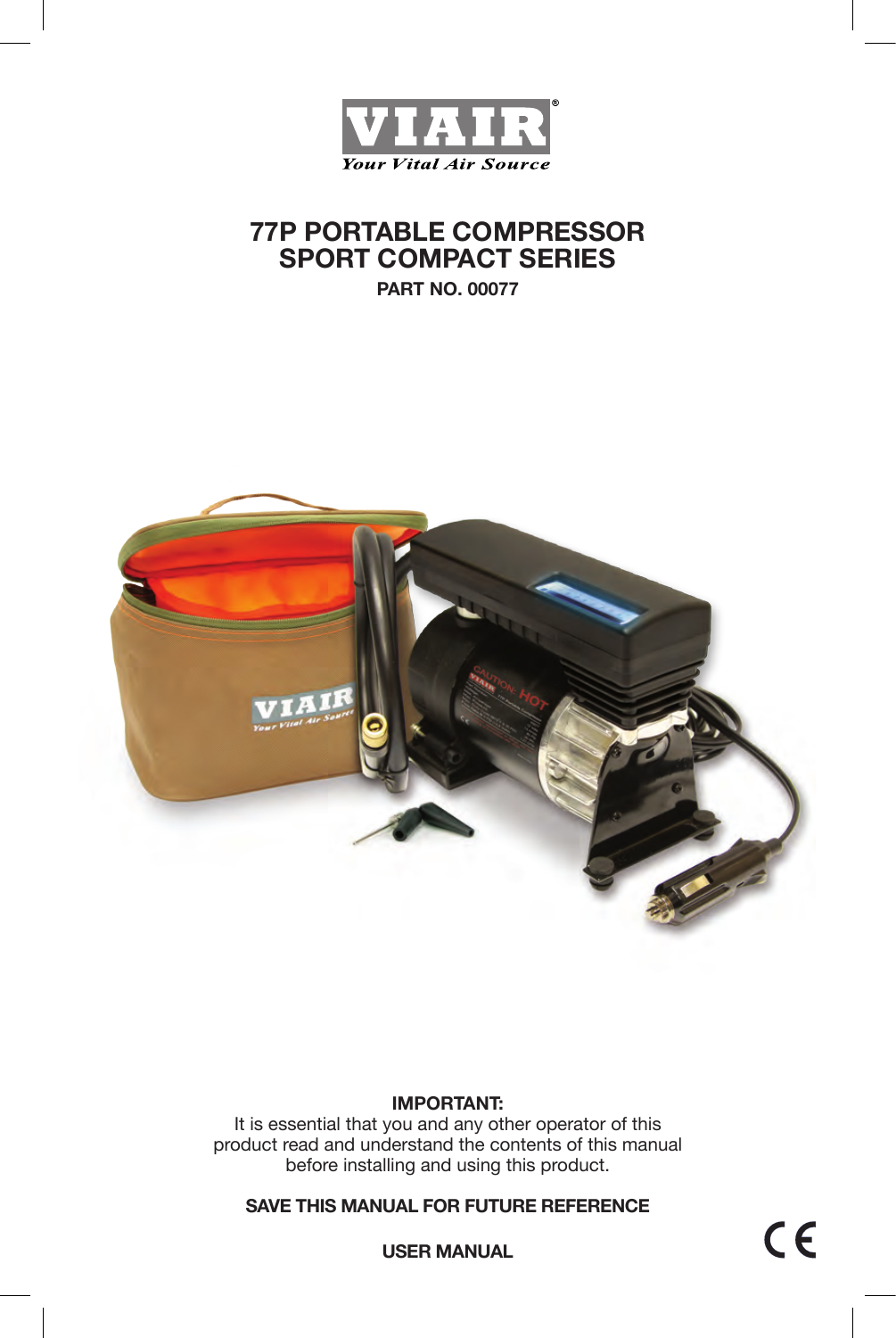### **77P PORTABLE COMPRESSOR**

Please read this instruction manual carefully prior to operating this product. Pay particular attention to the **CAUTION** and **WARNING** statements in this manual. Failure to comply with these instructions could result in personal injury or property damage. Retain these instructions for future reference.

### **DESCRIPTION:**

**This portable oil-less air compressor is designed to operate on 12 volts DC and must be used with a power port that supports 15 amps.** The unit comes equipped with an illuminated pressure display, LED work light, deluxe carry bag with bright orange lining for enhanced visibility, and a 3 pc. set of inflation tips. It can be used for inflating tires, sports balls, or topping off pressure for single person tube rafts, air mats, and other uses.

#### **77P AMP DRAW WARNING:**

Most automotive cigarette lighter/power ports handle up to 15 amps. Some vehicles' power ports may have lower amp ratings. Before purchasing and using this unit, inspect the amp draw limitations of your vehicle's power port. The 77P Portable Air Compressor requires a power port rated for 15 amps. Never replace fuses of higher amp rating beyond the original rating of the circuit. Consult your vehicle's manual for further details.

## **IMPORTANT SAFETY INSTRUCTIONS:**

**CAUTION:** The compressor has been designed to provide long-term, trouble-free operation. To reduce risk of electrical shock or electrocution and to prevent damage to your compressor, follow these simple quidelines:

- 1. Do not disassemble. Do not attempt to repair or modify this unit.
- 2. Never allow children to operate this compressor. Close supervision is necessary when this compressor is being used near children.
- 3. This compressor will become very hot during and immediately after use. Do not touch any part of this compressor with bare hands, other than the ON/OFF switch and carry handle, during or immediately after use.
- 4. Provide sufficient cooling time before storing the unit.
- 5. Never operate the compressor near fire, flammable gas or liquid.
- 6. There are no user-serviceable parts in this unit, no lubrication is required.
- 7. Do not pump anything other than atmospheric air.
- 8. Never use this product while sleepy or drowsy.
- 9. Be sure the unit's power switch is in the OFF position when not in use.
- 10. Use only in well ventilated areas.
- 11. This air compressor is equipped with an Automatic Reset Thermal Protector, and can automatically restart after the thermal protector resets.
- 12. Always cut off power source when thermal protector becomes activated. After allowing the compressor to cool off for about 30 minutes, you can safely resume usage of the air compressor by turning on the air compressor.
- 13. The unit should be used only in dry environment. Protect the unit from rain, snow or other sources of moisture.
- 14. Never carry the air compressor by the hose or power cord.
- 15. Never point air nozzle towards another person or any part of the body.
- 16. Inflate items only to their manufacturer's recommendations pressures. Do not leave air compressor running unattended. It could burst tires or other items.

### **USER MANUAL**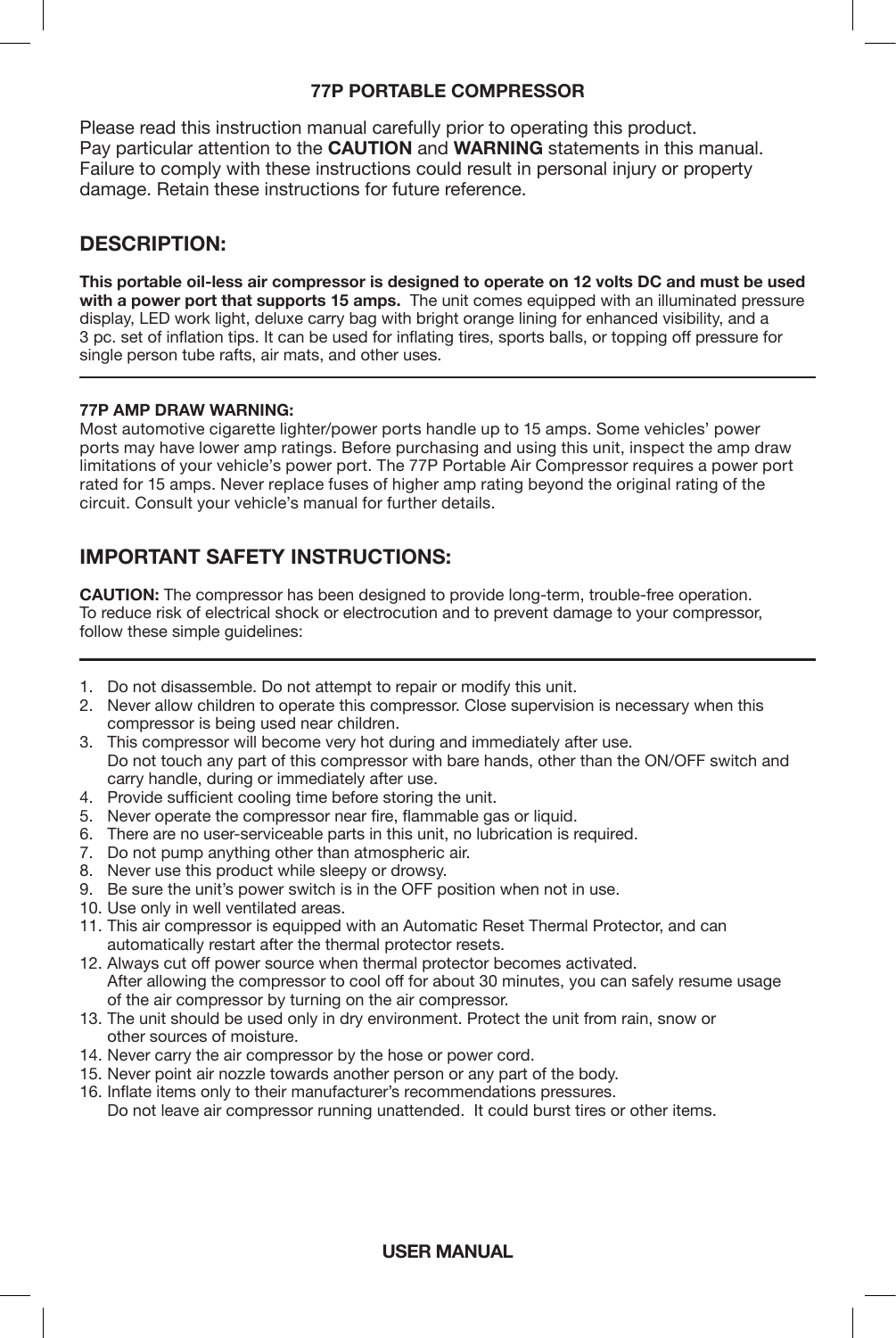#### **77P PORTABLE COMPRESSOR**

### **FEATURES:**

- 1. Illuminated Pressure Display
- 2. LED Work Light
- 3. Accessory Power Port Plug
- 4. 3-Pc. Inflation Tips Kit
- 5. Deluxe Carry Bag with Bright Orange Lining for Enhanced Visibility
- 6. Automatic Reset Thermal Overload Protector
- 7. Piston Type Compressor
- 8. Oil-Less Design
- 9. Gearless Direct-Drive Motor
- 10. Permanently Lubricated Bearings
- 11. Compact Size for Easy Carrying and Storage
- 12. High Strength Stainless Steel Valves
- 13. Anodized Aluminum Alloy Cylinder

### **OPERATING INSTRUCTIONS:**

**CAUTION:** To avoid over inflation, never exceed recommended pressure. Doing so may cause articles to burst and can cause serious bodily injury. Always make sure the Portable Compressor's power cord is uncoiled and fully extended when using your air compressor to avoid overheating the power cord.

### *INFLATING CARS & MOTORCYCLE TIRES:*

**IMPORTANT:** Engine must be running while using this compressor.

- 1. The compressor is designed to operate on 12 volts DC. To obtain power, plug the power cord into a 12-volt cigarette lighter socket or other 12-volt power source.
- 2. Start vehicle's engine to provide charging voltage.
- 3. Attach the end of the air hose to the tire valve stem.
- 4. Turn the compressor power switch to ON and begin to inflate tire.
- 5. When the illuminated pressure display indicates the desired pressure, switch the unit OFF and remove the air hose from the tire valve stem.

#### *FOR ALL OTHER INFLATABLE OBJECTS, INCLUDING BICYCLE TIRES, TOYS, AND SPORTS BALLS:*

**IMPORTANT:** Engine must be running while using this compressor.

- 1. A selection of inflation tips is provided to fit some inflatable objects.
- Simply screw the appropriate nozzle into the tip of the air hose.
- 2. Attach the appropriate nozzle to article to be inflated, start vehicle's engine to provide charging voltage, and turn the power switch to the ON position.
- 3. When article is inflated to desired firmness, turn the compressor off. Do not over inflate.

### **MAINTENANCE INSTRUCTIONS:**

Turn **OFF** and unplug Air Compressor. Your air compressor is equipped with a permanently lubricated, maintenance-free motor. Never try to lubricate the compressor. Use only mild soap and a cloth dampened with hot water to clean plastic parts. Avoid any type of detergents or solvents, which might contain chemicals that could damage plastic portions or painted surfaces of the compressor. All other services should be performed by a qualified person.

### **USER MANUAL**